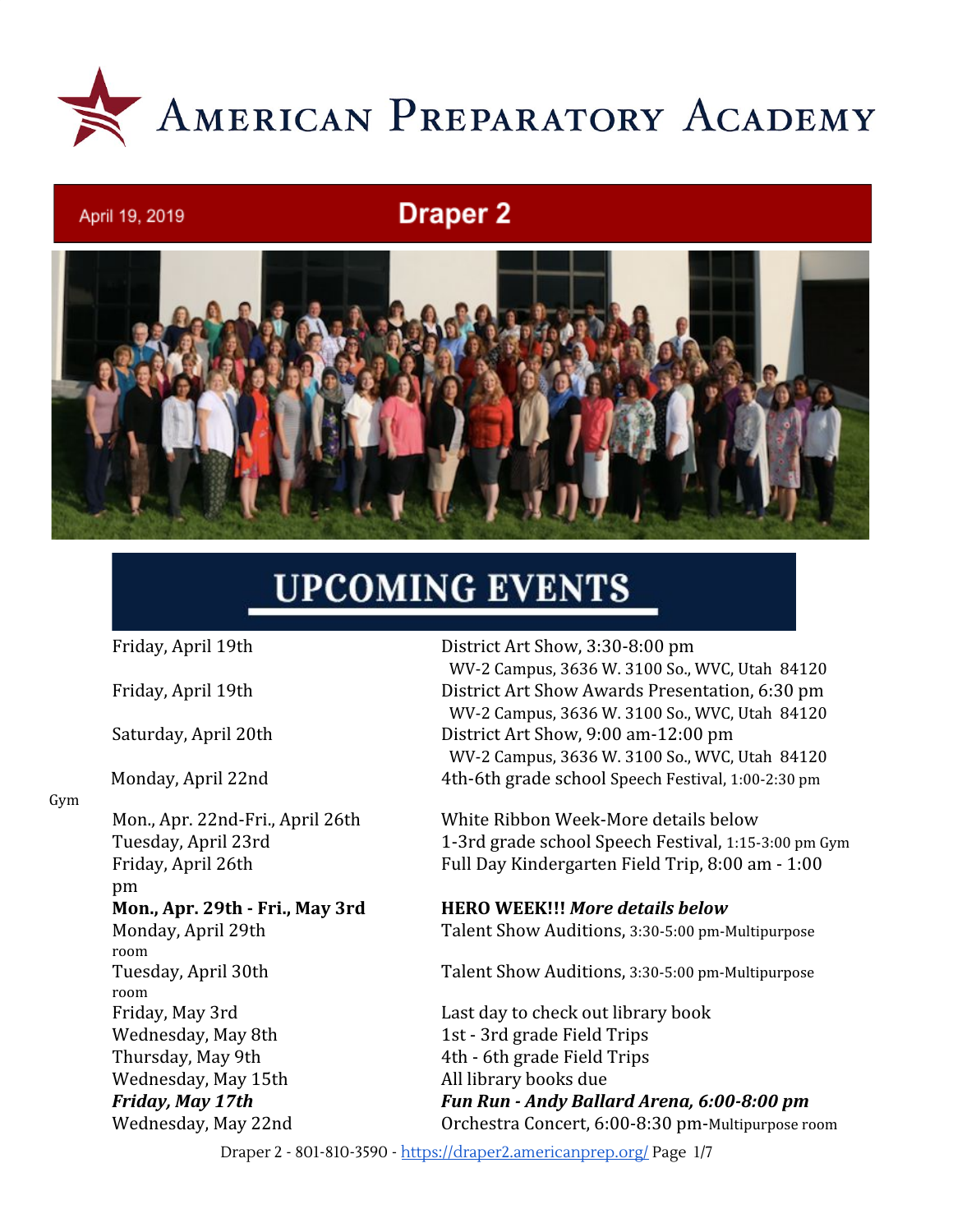

Thursday, May 23rd Kindergarten groups books due Thursday, May 23rd Band Concert, 3:00-6:00 pm Gym Friday, May 24th 1st-6th grade groups book due Friday, May 24th Kindergarten Last Day of Attendance *Monday, May 27th No School - Memorial Day* Tuesday, May 28th Volunteer Assembly, 8:00 - 9:00 am-Multipurpose room Wednesday, May 29th Early Release dismissals at 12:15/12:30/12:45 pm Thursday, May 30th Early Release dismissals at 12:15/12:30/12:45 pm Friday, May 31st **Last day of school 12:15 dismissal for ALL Pick up at regular times 12:15/12:30/12:45**

*For updates, additional event information, and athletic events, please visit our campus website below.*

# **Do you have volunteer hours to report? Go to [volunteerdraper2@apamail.org](mailto:volunteerdraper2@apamail.org) and report them. Thank you for ALL of your help.**

### **From the Directors' Desks**

by Cathie Adamson and Kevin McVicar

**April Builder Theme: I am a builder when I face obstacles with determination and positivity** Perhaps one of the greatest examples of facing obstacles with determination and positivity is the inspiring Jackie Robinson. This inspiring real-life hero was the VERY FIRST African-American to play pro-ball. To put it mildly, he was not treated very well by fans, teammates or other players. Jackie was hired by the owner of the Brooklyn Dodgers, Mr. Branch Rickey, in 1947. Jackie's first day on the field was rough! He was booed by the crowd and some of his own teammates did not want to play ball with him, but he had made a promise to his manager, Mr. Rickey, that he would not give in to threats and hatred and fight back. Jackie had always been someone who stood up for himself and his rights. Before signing the contract, he had asked Mr. Rickey, "Are you looking for someone who doesn't have the guts to fight back?" To which Branch Rickey replied, "No Jackie, I'm looking for a player who has the guts NOT to fight back." Jackie had to think deeply before he chose to sign on. There were people full of hate who would do mean things and try to get him upset and angry, but he knew that by facing these individuals with courage, positivity and the determination to be his best self, he would make a difference. This wasn't just about baseball; it was about being an example and showing respect for all people regardless of how he was treated. Jackie Robinson faced that opposition, winning respect on and off the baseball diamond. He was an incredible athlete; but even more importantly, he was a great man of courage, determination, and respect.

QUOTE: "I'm not concerned with your liking or disliking me... All I ask is that you respect me as a human being."

-Jackie Robinson

### **Early Dismissal Days**

During the last week of school we will have three early dismissal days (12:15/12:30/12:45). These dates are Wednesday (5.29) Thursday (5.30) and Friday (5.31).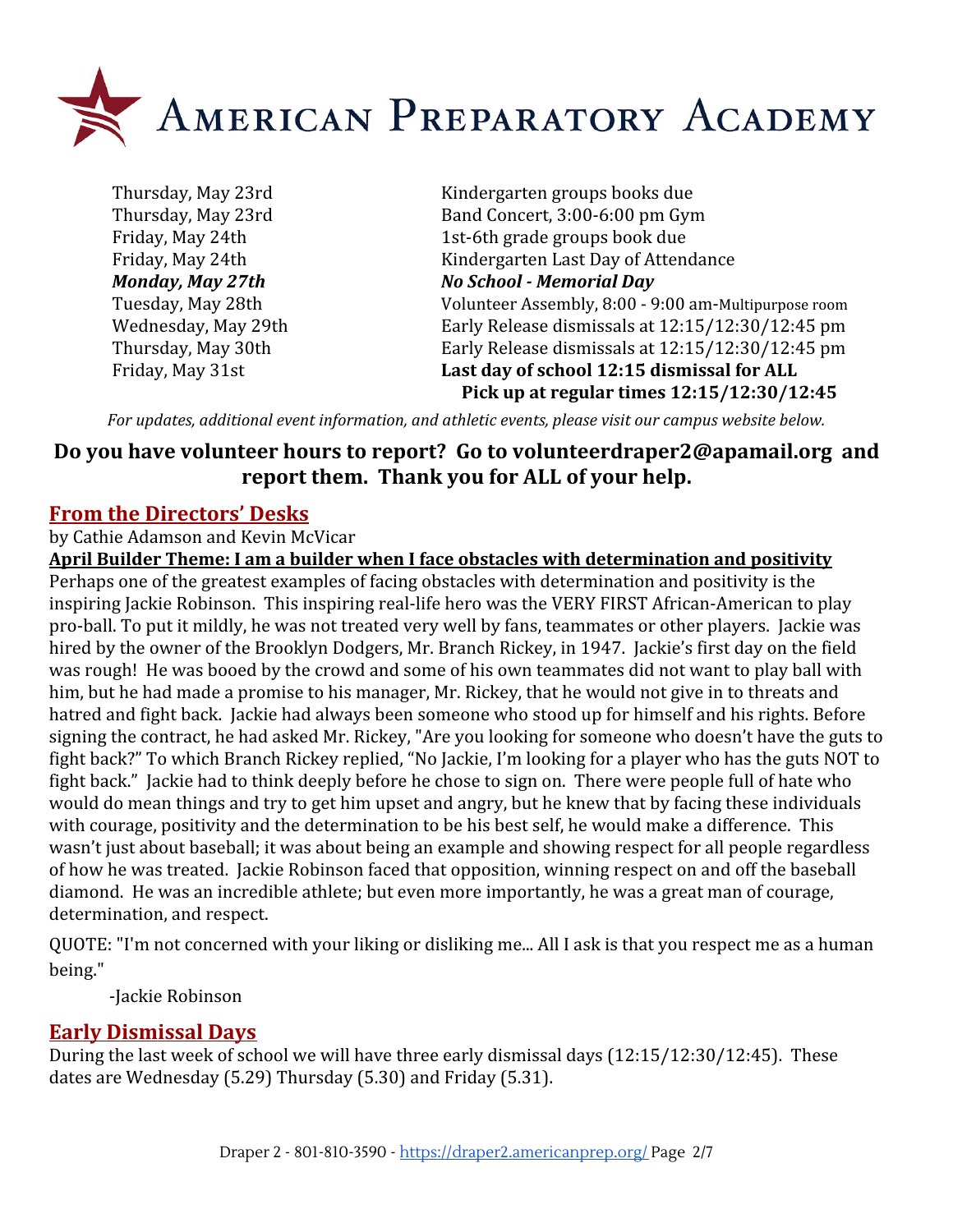

These dates have been changed on our school Google calendar that you can access from the main page of the Draper 2 website.

# **Spelling Bee Winner!!**

Congratulations to our amazing fourth grade Draper student, Surya Kapu, for winning the 2019 Northern Utah Regional Spelling Bee. Our entire American Prep community wishes him the best as he travels to Washington D.C. the last week of May to compete in the National Spelling Bee.

#### **\*Testing!!**

Our students will be testing for the next couple of weeks. During this time they will be taking the new state mandated RISE test. **Please make sure that your students are in attendance on the days they will be testing.** If they miss a day, they will be pulled out of class to make up the sections that were missed.

- Your students will need a good, protein-filled breakfast on the days they are taking their tests.
- Please send a water bottle with them so they can stay hydrated during the tests.
- Have your students get plenty of sleep the night before their test so they will be well rested.

Thank you for helping our students shine for their big opportunity to "Show What They Know"! **Your teacher will let you know when your student(s) will be testing.**

*We want to give a big shout out to our 4th, 5th and 6th grade students who completed their RISE testing this week. THANK YOU to the many parents who provided healthy snacks and treats for our students.*

*GOOD LUCK to our lower grade students who will be testing beginning next week!!*

### **\*Student Coats & Headbands**

**COATS -** On cold days, please send your students to school with a coat. They need to go outside and enjoy the brisk fresh air. It is good for our student to go out to recess and get some much needed exercise. No students will be allowed to stay in from recess.

**Hair Accessories -** Headbands, hair bows and other hair accessories will only be allowed if they are red, white and/or blue. *Animal ear headbands are NOT allowed.*

### **White Ribbon Week**

#### *White Ribbon Week starts Monday: What you need to know*

We are so excited for our very first White Ribbon Week (media/internet safety) next week, April 22nd - 26th.

1 - There will be a **tracking sheet on every learning plan next week**. **It stays on all week** and as parents, you will sign off one box each night to show that you discussed that day's topics with your student. Then your student can turn that paper in the following Monday for a prize!

2 - There is a **fantastic parent meeting** where you can learn about the content of White Ribbon Week, its purpose, and how to keep the conversation going at home. There are two times available on WEDNESDAY APRIL 24th. The first is in the morning following our K-3 morning assembly (around 8:30 am). The second is that same evening at 6:30 pm. Please choose a time and join us!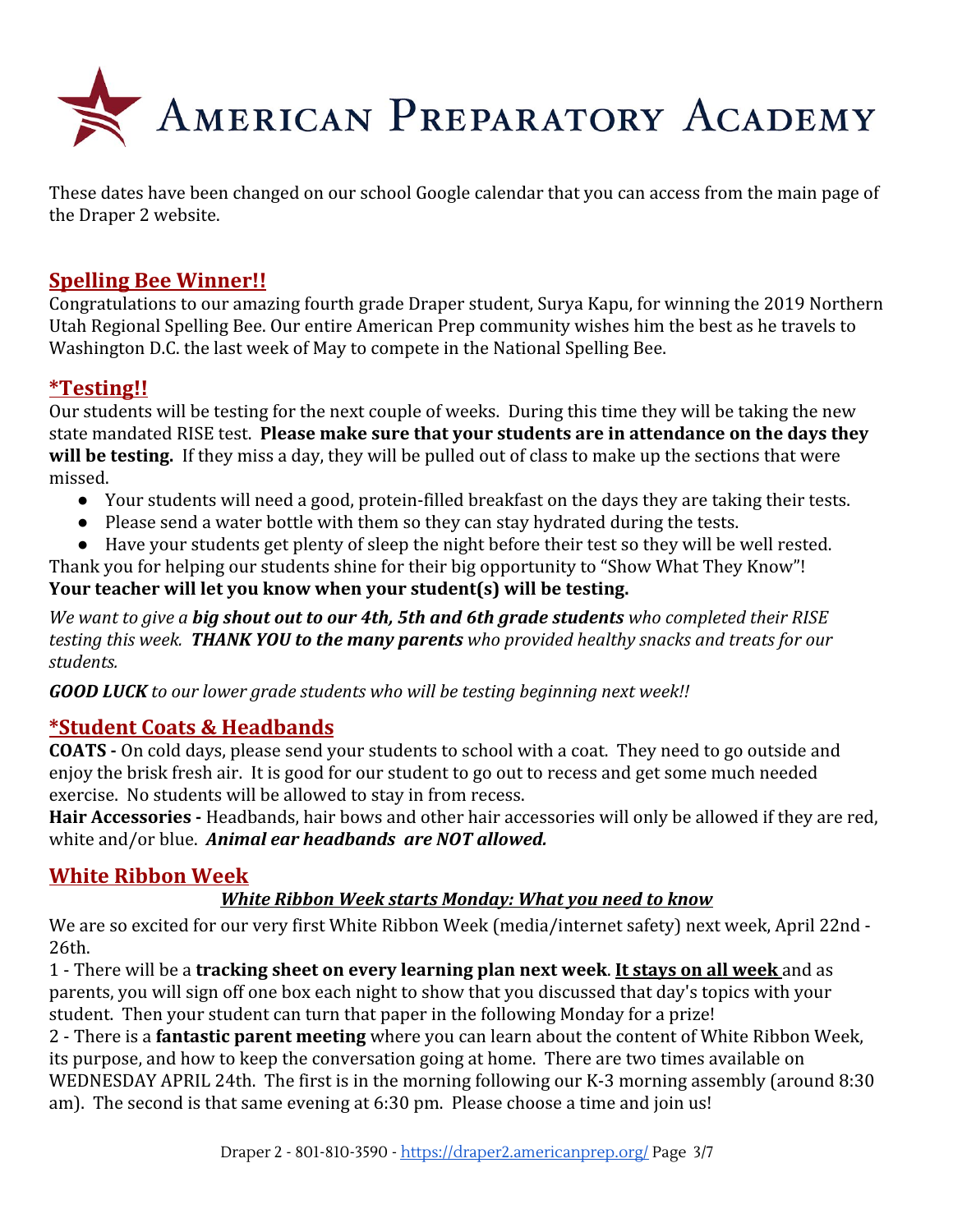

3 - Finally, **if you'd like a chance to volunteer and help empower our students,** there is still room on our sign ups. You would help us with our Power Boost activities during lunch (we provide everything, we just need helping hands.)

<https://www.signupgenius.com/go/10c0444afae29abfc1-white>

#### **Thank you for your support, parents. LOOKING FORWARD TO A GREAT EVENT**

## **\*Re-Enrollment**

Bravo APA parents! We are at 80% for re-enrollment. Thank you to all of you who have taken the necessary steps to finalize enrollment for next year. If you haven't filled out your online enrollment forms, please do so ASAP. *If you have misplaced your re-enrollment code or have any questions with regard to enrollment, please contact our Registrar Lisa Heiner at [lheiner@apamail.org](mailto:lheiner@apamail.org) .*

### **Read-A-Thon**

THANK YOU parents for all your generous support and donations during our Read-A-Thon. Our students have been very excited about all the new books we have received and our curriculum department is super excited about the \$7,723 that was raised to purchase more books for our classroom libraries.

# **2nd ANNUAL SUPERHERO FUN RUN: Friday, May 17th, Andy Ballard Arena, 6-8pm**

This year we are offering a **"Pre-Launch Exclusive Registration Reward"** for our D2 Campus students. The website is now officially live: **[www.irunutah.com/apa](http://www.irunutah.com/apa)** Students who register to race or fundraise before 4/29 will earn a **"WEAR ANY SHOE DAY!"** *(Official Hero Week Registration is 4/29-5/3.)* During Hero Week, all student participants will additionally be recognized in front of the whole school by Kevin McVicar, get their name on the Hero Wall, incentive rewards and will receive a prize! At the event, get excited for our 1K, 5K, food trucks, silent auction, awards for students/adults and, of course, Rusty Keys from FM100.3! *(All fundraising proceeds will go towards security fencing at D1 and D2, furnishings for D3 auditorium and financial support for our Zambia, Africa campus.)*

### *FUN RUN VOLUNTEER HELP NEEDED:*

*Interested in volunteering?* WE NEED YOUR HELP WITH: Trail Marshals, T-Shirt Distribution, Sponsors and Swag, Donations, Silent Auction, Hero Week (April 29-May 3), Awards, Set Up and Clean Up. (\*\*\***TRAIL MARSHALS GET A FREE EVENT T-SHIRT!)** Please sign up at

<https://www.signupgenius.com/go/20f0548a5ad23a5fd0-apasuper> **-OR-** Please email Jill Welch @ jwelch@apamail.org.

# **Family School Organization - FSO**

by Nicole Harman

### **End of the year curriculum help needed:**

It's that time of year again where we get together to pick up books, clean, repair and shelve them. It will again be an all-day affair on Friday, May 24th. Please be there a little before 8:00 am as our first pick up of the day will begin at 8:15 am.

We'll have some healthy snacks for you. If you'd like to bring a lunch or something to share, you are more than welcome. If you can only stay for a few hours, please let me know what times you'll be available in the comments section. Any help is greatly appreciated!

<https://www.signupgenius.com/go/20F0B4BAFAE2DA5FC1-endofschool>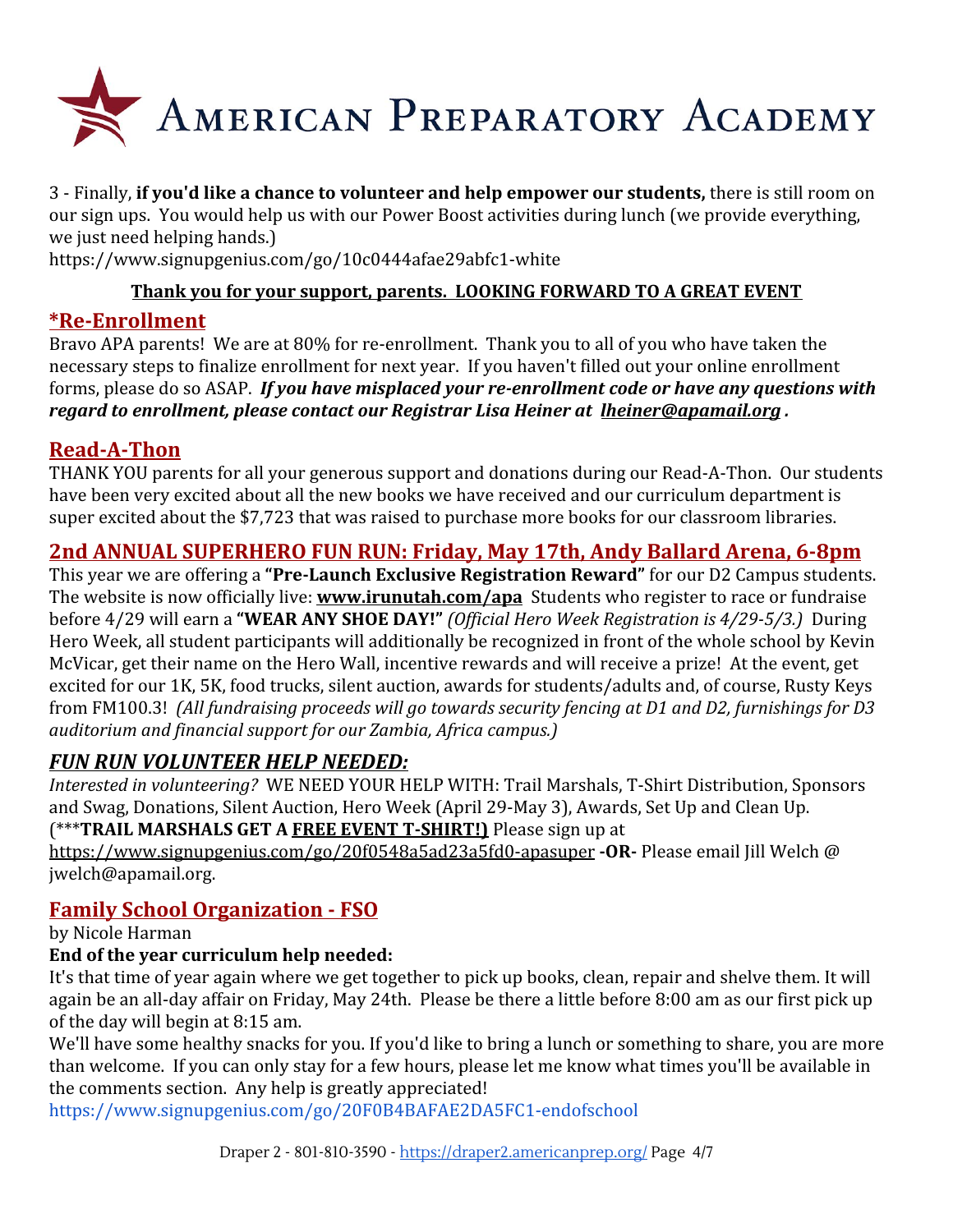

# **\*One of Our Draper 2 Families is in Need of Help**

We wanted to share with you that a 1st grade student's father passed away unexpectedly last Tuesday, while we were on break, at the age of 31. A Go Fund Me account has been set up to help with funeral and living expenses. We are sure the family would greatly appreciate any support we can show them.

#### **Contributions: <https://www.gofundme.com/f/Blake-Warner>**

## **Drop Off and Pick Up**

As the days get longer and the sun rises earlier each day, please be prepared with your sunglasses and sun visors to help with the sun glare in the mornings. Reduce your speed through our loading zone areas, especially in front of our Draper 3 building. There have been many incidents and close calls due to excessive speed. Please slow down, be considerate and use your turn signals. Thank you.

# **\*Parent Advisory Committee Elections**

We are in the process of creating our Parent Advisory Committee (PAC) for the 2019-20 school year. PAC participates with the administration in developing the Annual School Plan, in deciding how the Land Trust monies will be spent, and other matters important to our students at American Preparatory Academy.

We have *3 parent PAC positions* to fill at APA-Draper 2. Parents of students who are employed 6 or more hours per week at the school are disqualified from participating as an elected parent.

The PAC generally meets 3-4 times per year. Members of the PAC will be expected to participate in all of these meetings so that a quorum may be present to conduct business. There are no term limits, so long as an elected parent has students enrolled in the school, is actively participating, and wishes to continue to do so.

These are the anticipated meeting dates, times, and places for the 2019-20 school year. It is vital that you attend all three meetings if you are a member of the PAC. We must have a quorum in order to hold a meeting. Failure to do so may result in the loss of your seat on the Committee.

- 1st Meeting at Draper 2 will be on Tuesday, September 10<sup>th</sup> at 2:00 PM.
- 2nd Meeting at Draper 2 will be on Tuesday, March 3<sup>rd</sup> at 2:00 PM
- 3rd Meeting (Annual School Planning Meeting)  $\mathbb{Z}$  This meeting will most likely be held in August after we get State Testing results back.

If you are interested, please contact Katie Fuller, landtrust@apamail.org, no later than Friday, May 3, 2019, at 4pm. *Please include your name, the campus you are running for, a little campaign blurb, your student's name and grade, your phone number and email address.*

• We are holding elections at more than one campus, so it will be very important that you note in your email **for which campus' PAC you are running**. The ballot will go home as the last page of the May 10th newsletter. Each family may vote for three candidates, as we have three positions open. Ballots must be returned to the school before 4pm on May 17th. The candidates who receive the most votes will be posted in the May  $31<sup>th</sup>$  newsletter.

# **Dance Concert**

Come celebrate a night "**ON BROADWAY**" at APA Dance Department's concert **Fri./Sat., May 10th and 11th at 7:00 pm in the D3 Gym.**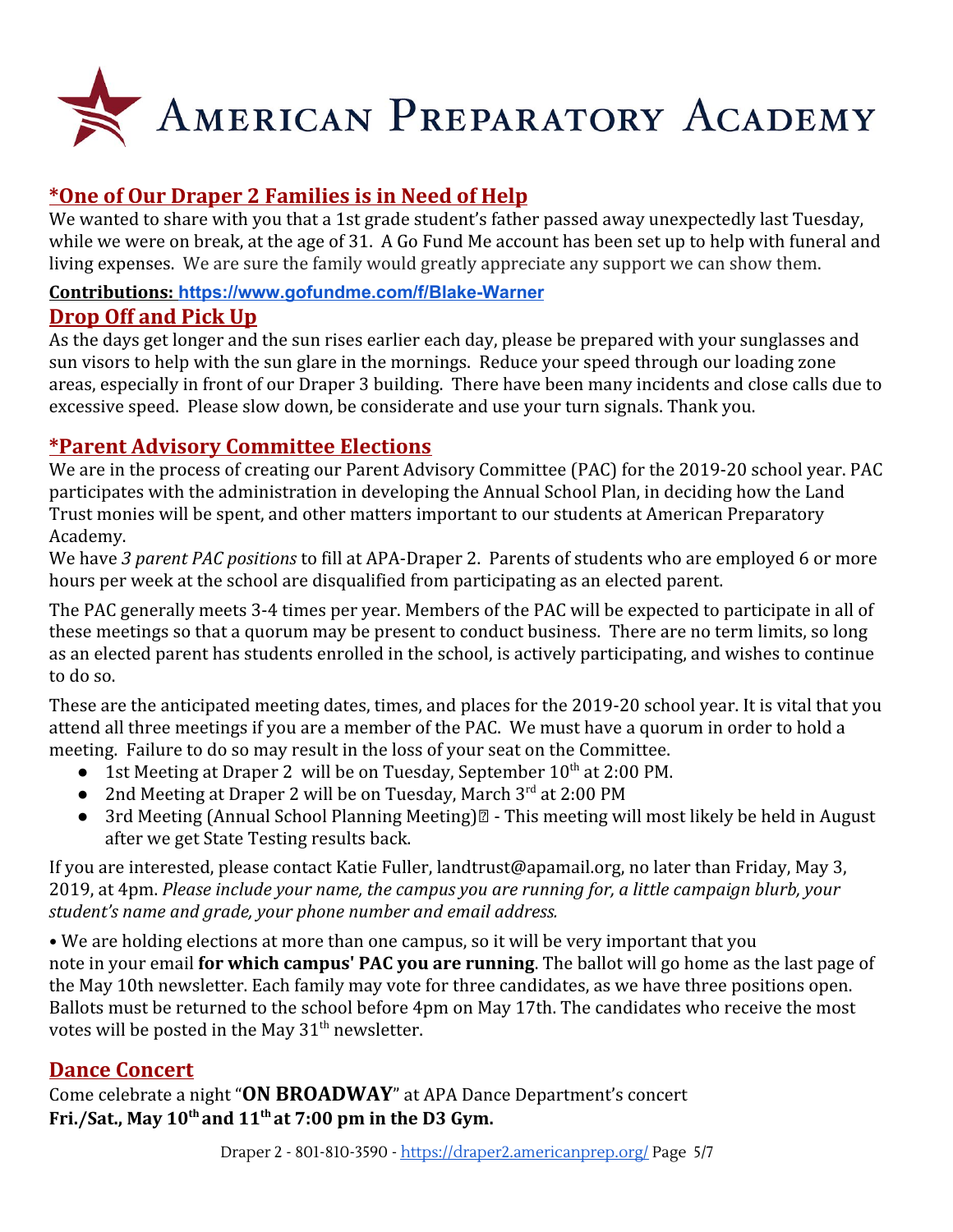

It will be an extravaganza of dance and movement featuring our very own Dance Company, Ballroom Dance Company, Ballroom Blast dancers, and other exciting guest performers. **Purchase tickets online at: [apadance.yapsody.com](http://apadance.yapsody.com/)**

Tickets are \$8 for reserved premier seats, or \$5 for general admission. A 10% discount will be given for groups of 5 or more. Ages 3 and up require a ticket. D3 students may present their APA student ID at the door for a FREE general admission seat for themselves. All proceeds will benefit the APA Dance Department. Concessions will be available that evening for cash/check only. Tickets sold at the door will be cash/check only.

### **COED Youth Skills Basketball Camp!**

Our High School Lady Eagles Basketball coach (Coach Dan Baldwin) is holding a basketball camp for all APA boys and girls grades 1st through 8th. Coach Dan won Region Coach of the Year this last year so come and join in! Please see attached flyer for all the details.

## **Love & Logic**

#### **"Calming Sibling Rivalry: Four Quick Tips"**

 Is it possible that some degree of sibling rivalry is normal...and can actually provide opportunities for our kids to learn essential lifelong relational skills? Absolutely! But only as long as we have commonsense skills for ensuring that these conflicts don't grow into chronic resentment, feelings of victimization, and constant family chaos. While the subject can be a complex one, here are four tips that can help keep the family atmosphere healthy:

#### **Nurture each of your children's unique strengths and gifts.**

When children are noticed and appreciated for their unique interests and aptitudes, they are less likely to perceive that their parents have "favorite" children. Of course, favoritism is the kiss of death when it comes to sibling relationships.

#### **Provide strong and loving leadership.**

Love and Logic is all about helping parents become….and remain...loving and strong authority figures. Much of this is achieved by providing consistent and enforceable limits. When kids feel a lack of such leadership, they experience anxiety and subconsciously wonder, "Well...if our parents aren't running this home, I better." Chaos among siblings ensues as they compete for this leadership position.

#### **Stay out of the middle, while guiding them toward solutions.**

 Most of us struggle with the temptation to rescue our kids from each other by placing ourselves in the middle of their conflicts. When we succumb to doing so, we send an unhealthy message: "If you want some attention, all you have to do is start a fight with your brother or sister. Then I'll swoop in to the rescue."

 In my audio, **Sibling Rivalry,** I describe how parents avoid making this mistake while guiding their children toward learning how to resolve their own conflicts.

Of course, we do rescue when life and limb are in obvious danger.

#### **Use the "Energy Drain" technique to keep it their problem rather than yours.**

We've received story after story of how parents have informed their children that bickering and arguing drains their parental energy by completing extra chores, staying home from an activity so that their parents can rest instead of drive, etc.